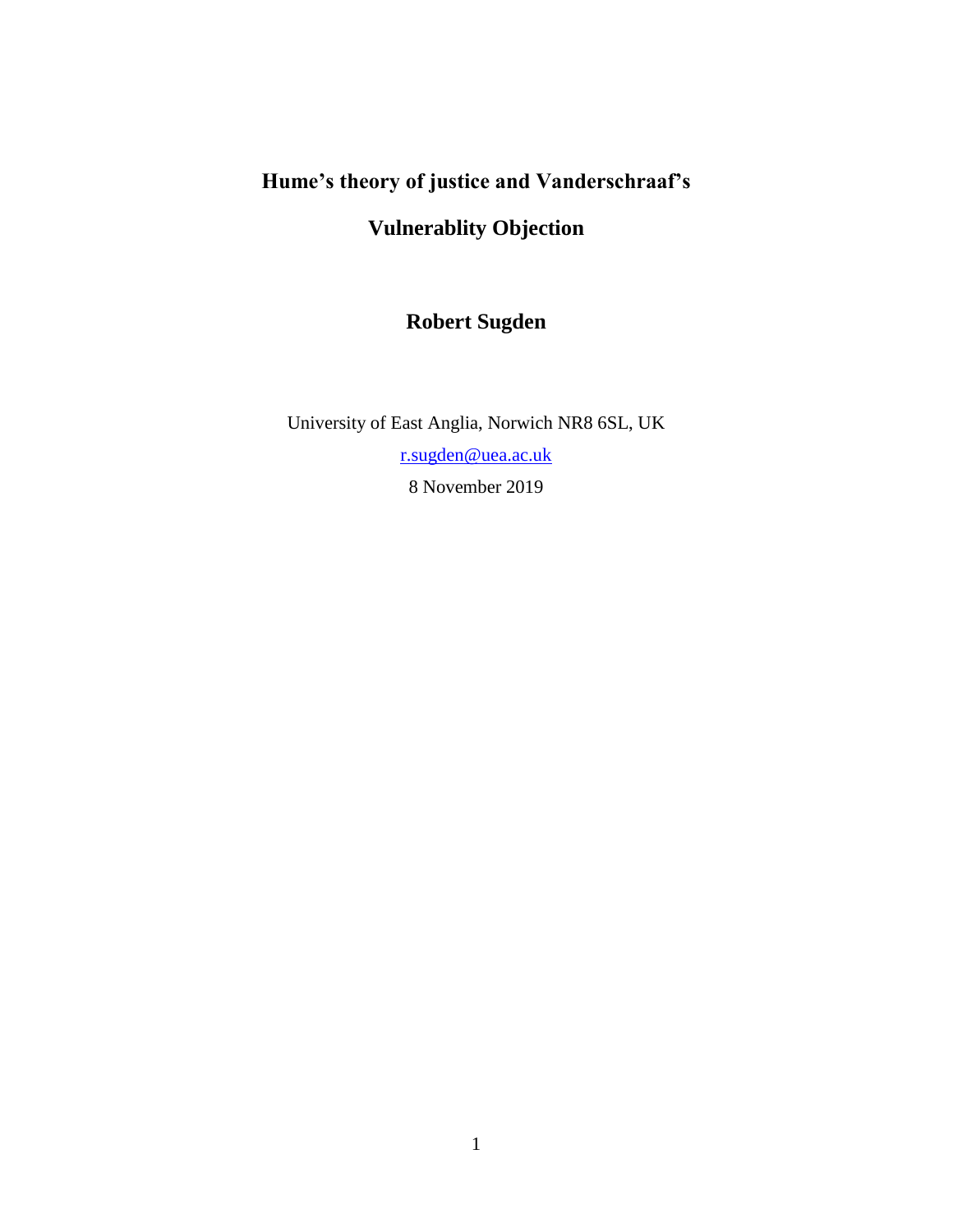Peter Vanderschraaf's *Strategic Justice* is a major philosophical study of the concept of justice as mutual advantage, conducted within the framework of modern game theory (Vanderschraaf, 2018; henceforth *SJ*). Vanderschraaf sees himself as working in the tradition of David Hume's *Treatise of Human Nature* (1739-40/ 1978; henceforth *Treatise*) and *Enquiries concerning Human Understanding and concerning the Principles of Morals* (1748-51/ 1975; henceforth *Enquiries*); he describes Hume as among 'the greatest justice-as-mutual-advantage theorists' (*SJ*, xi–xii). I have worked in this tradition too, particularly as the author of *The Economics of Rights, Co-operation and Welfare* (Sugden, 2004; henceforth *ERCW*). Naturally, I am interested in similarities and differences between Vanderschraaf's analysis and my own.

I was particularly struck by Vanderschraaf's discussion of the 'Vulnerability Objection' to theories of justice as mutual advantage. Defining members of society as vulnerable if they are 'unable through their own efforts to contribute to the cooperative surplus', he takes it to be uncontroversial that if a putative theory of justice as mutual advantage 'denies the vulnerable any of its advantages', then that theory is 'no proper account of justice at all' (*SJ*: 281). Vanderschraaf argues that many theories of justice as mutual advantage, including Hume's, *do* deny the benefits of justice to the vulnerable. His preferred characterization of justice as mutual advantage allows (but does not require) the rules of justice to protect the vulnerable. His discussion of vulnerability focuses on a game that is created by adding vulnerable individuals to the 'Mutual Aid Game' that I introduce in *ERCW*.

I will argue that Vanderschraaf is overlooking crucial differences between what Hume intends his theory to do and what Vanderschraaf means by an 'account of justice'. I will try to show that the problem of vulnerability is less stark if one takes the more Humean approach of *ERCW*.

## **1. The problem of vulnerability**

Modern theorists of justice as mutual advantage are often troubled by the thought that, if society were viewed only as a cooperative venture, people who were unable to contribute

2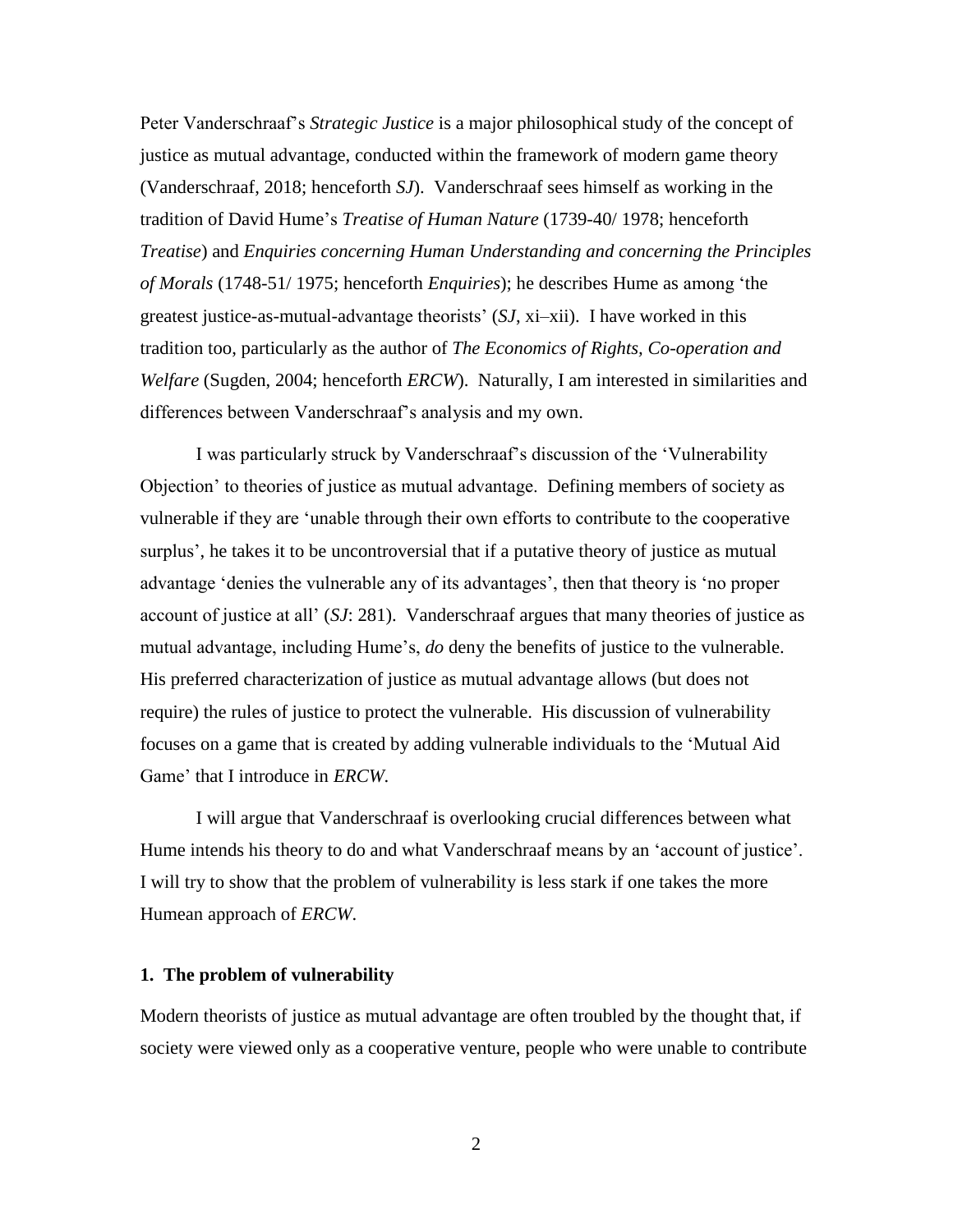anything to that venture would have no claim on the surplus that it produced.<sup>1</sup> A famous expression of that thought appears in Hume's *Enquiries*, and is important for Vanderschraaf's claim that the Vulnerability Objection applies to Hume's theory.

Before examining what Hume says, let me say that there are discontinuities between the *Treatise* and the *Enquiries*, and that I when I talk about Hume's theory of justice, I will mean the theory presented in the *Treatise*. 2 In the passage in the *Enquiries*, Hume is trying to show that 'public utility is the *sole* origin of justice' (*Enquiries*: 184). He presents a disturbing thought experiment:

Were there a species of creatures intermingled with men, which, though rational, were possessed of such inferior strength, both of body and mind, that they were incapable of all resistance, and could never, upon the highest provocation, make us feel the effects of their resentment; the necessary consequence, I think, is that we should be bound by the laws of humanity to give gentle usage to these creatures, but should not, properly speaking, lie under any restraint of justice with regard to them, nor could they possess any right or property, exclusive of such arbitrary lords. (*Enquiries*: 190)

There are uncomfortable similarities between Hume's imaginary species and vulnerable groups in the real world. Vanderschraaf's category of the vulnerable includes infants, young children, the demented old and (a particularly troubling case) people who are permanently and severely disabled from birth (*SJ*: 280). Hume is clearly uncomfortable about the implications of his argument for (what was then) the relationship between native peoples and European settlers in the Americas. The Europeans, he says, have been

 $\overline{a}$ 

 $1$  Two examples: Having said that his account of justice is based on the idea that society is to be conceived as a fair system of cooperation, Rawls (2003: 20–21) says: 'Given this aim, I put aside for the time being these temporary disabilities [i.e. illness and accident] and also permanent disabilities or mental disorders so severe as to prevent people from being cooperative members of society in the usual sense' (p. 20) and 'In any case, we should not expect justice as fairness, or any account of justice, to cover all cases of right and wrong' (p. 21). Gauthier (1986: 268) acknowledges that moral constraints deriving from mutual advantage 'do not correspond in every respect to the "plain duties" of conventional morality. Animals, the unborn, the congenitally handicapped and defective, fall beyond the pale of a morality tied to mutuality.'

<sup>2</sup> Despite the fact that Hume 'cast anew' the arguments of the *Treatise* in his later *Enquiries*, asking that the latter be treated as the definitive statement of his philosophical principles (*Enquiries*: 2), I believe that work of the younger Hume is philosophically and psychologically deeper.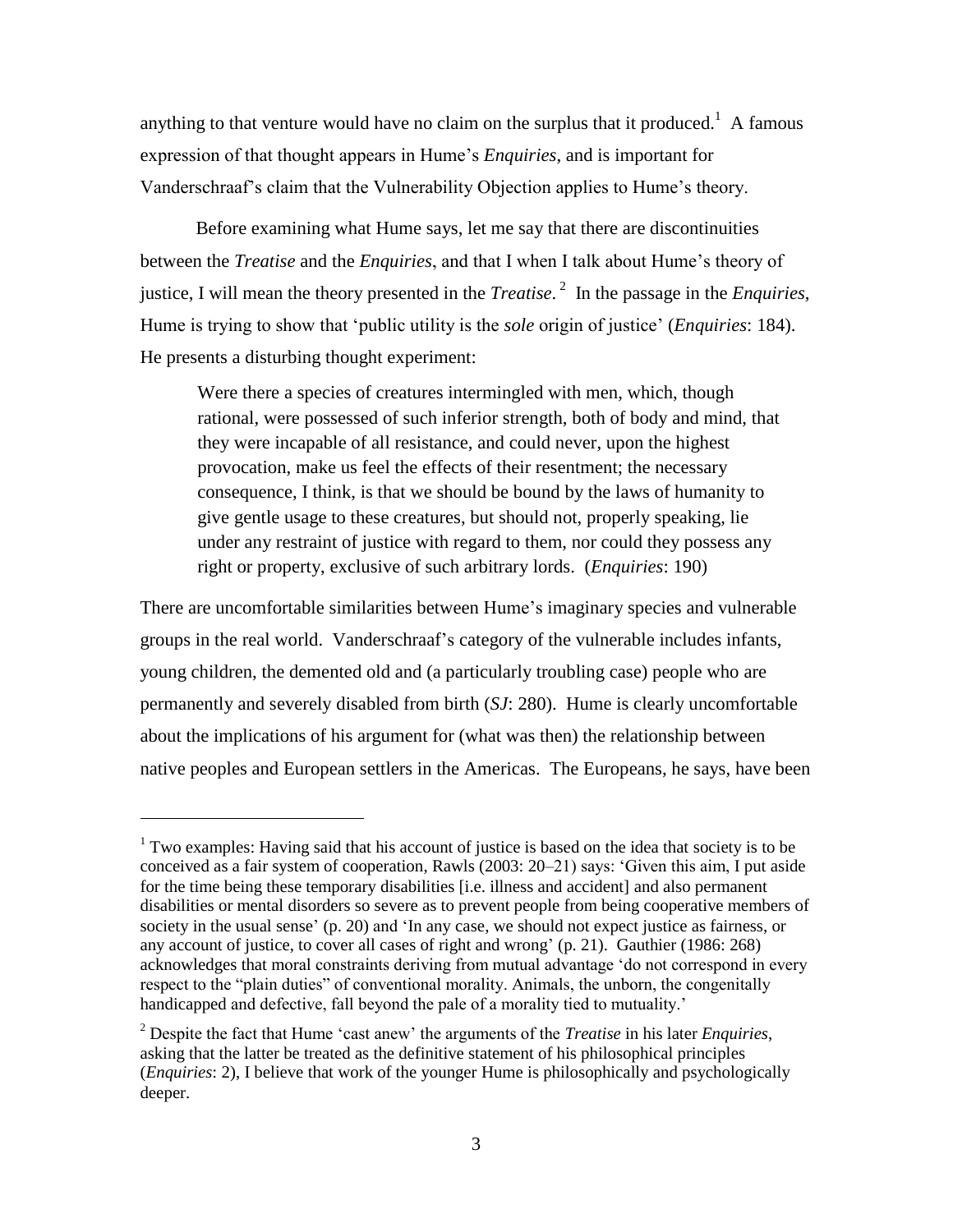'tempted to imagine' that this relationship was like that between human beings and the imaginary species in his example. Giving in to this temptation, they have often 'thrown off all restraints of justice, and even of humanity' in their treatment of the native peoples (*Enquiries*: 191). Since Hume does not discuss this case any further, it is difficult to know how he would support the claim that the Europeans' actions were not only inhumane but also unjust.

Vanderschraaf interprets Hume as acknowledging that his theory of justice is inconsistent with the principle that 'vulnerable members of society are owed some benefits of justice' – a principle that Vanderschraff claims is a widely held 'considered judgment regarding justice' (*SJ*: 281, 283). I will ask whether there is a genuine inconsistency.

# **2. What is justice?**

Vanderschraaf declares his objective on his first page:

[H]ere is the thesis: *Justice is convention*. I believe that this justice-asconvention thesis, properly developed, provides the most cogent characterization of the general theory of justice as conceived as a system of rules for mutual benefit, or *justice as mutual advantage*. (*SJ*: xi)

But what does Vanderscrhaaf mean by 'justice' when he claims that justice *is* mutual advantage? He gives further clues when, still on the first page, he says:

Plato set a template for all future philosophers by raising two interrelated questions: (1) What precisely is justice? (2) Why should one be just? One simple pair of answers to these questions had some currency even in Plato's Athens: (i) Justice is a system of requirements that are conventions, that is, mutually advantageous arrangements, of one's society, and (ii) Given their conventional nature, one has good reasons to obey these requirements simply because obedience serves one's own ends given others' expected obedience. (*SJ*: xi).

For Vanderschraaf, 'justice as mutual advantage' is an answer to questions (1) and (2); the content of that answer is (i) and (ii).

Plato's questions seem to presuppose that some moral entity called 'justice' already exists. Rather like European explorers who, after the coastline of Africa had been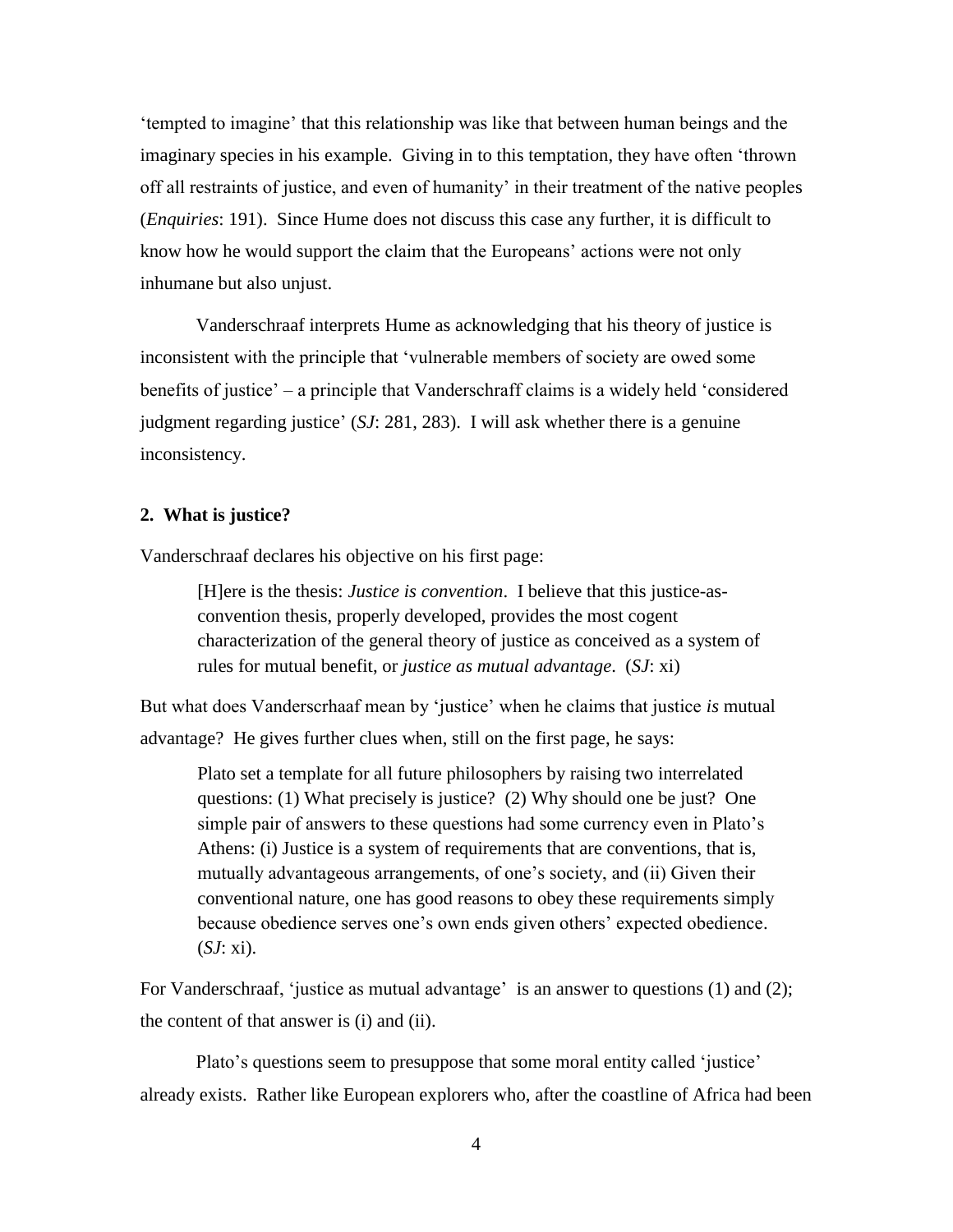mapped, set out to investigate the geography of the interior, philosophical explorers can investigate what the properties of justice really are. Vanderschraaf's discussion of the Vulnerability Objection implies that we can all express our 'considered judgements' about justice, knowing what it is that we are expressing judgements about.

This way of thinking about justice is foreign to the logic of Hume's *Treatise*. Hume presents the *Treatise* as a work of experimental psychology. Its full title is: *A Treatise of Human Nature: being an attempt to introduce the experimental method of reasoning into moral subjects*. According to the Introduction, it is to be a contribution to the 'science of man'– a subject that is fundamental to the all the other sciences, among which Hume includes philosophy. Its methodology is to be that of the natural sciences, based on 'experience and observation' (*Treatise*: xvi). Hume's discussion of justice is in Book III of the *Treatise*, entitled 'Of Morals'. Here, the objective is to achieve an empirical explanation of moral feelings. Hume famously argues that vice and virtue are not matters of fact, referring to objects outside our minds; the only matter of fact about vice is the 'feeling or sentiment of blame from the contemplation of it' (*Treatise*: 468–9). That is all there is to moral obligation:

All morality depends upon our sentiments; and when any action, or quality of the mind, pleases us after a certain manner, we say it is virtuous; and when the neglect, or non-performance of it, displeases us after a like manner, we say that we lie under an obligation to perform it. (*Treatise*: 517)

Hume wants to explain the sense of moral obligation in terms of more basic human emotions of sympathy. He thinks that such an explanation is unproblematic for the 'natural virtues' of benevolence, humanity and parental care:

Tho' there was no obligation to relieve the miserable, our humanity wou'd lead us to it; and when we omit that duty, the immorality of the omission arises from its being a proof, that we want the natural sentiments of humanity. A father knows it to be his duty to take care of his children: But he has also a natural inclination to it. (*Treatise*: 518–519)

The example of parental care is particularly significant, because Vanderschraaf explicitly includes young children in the category of the vulnerable. It seems safe to assume that, in Hume's view, the obligation of the father to take care of his children – that is, the sense of blame that attaches to a man who wilfully fails to meet this obligation  $-$  is just as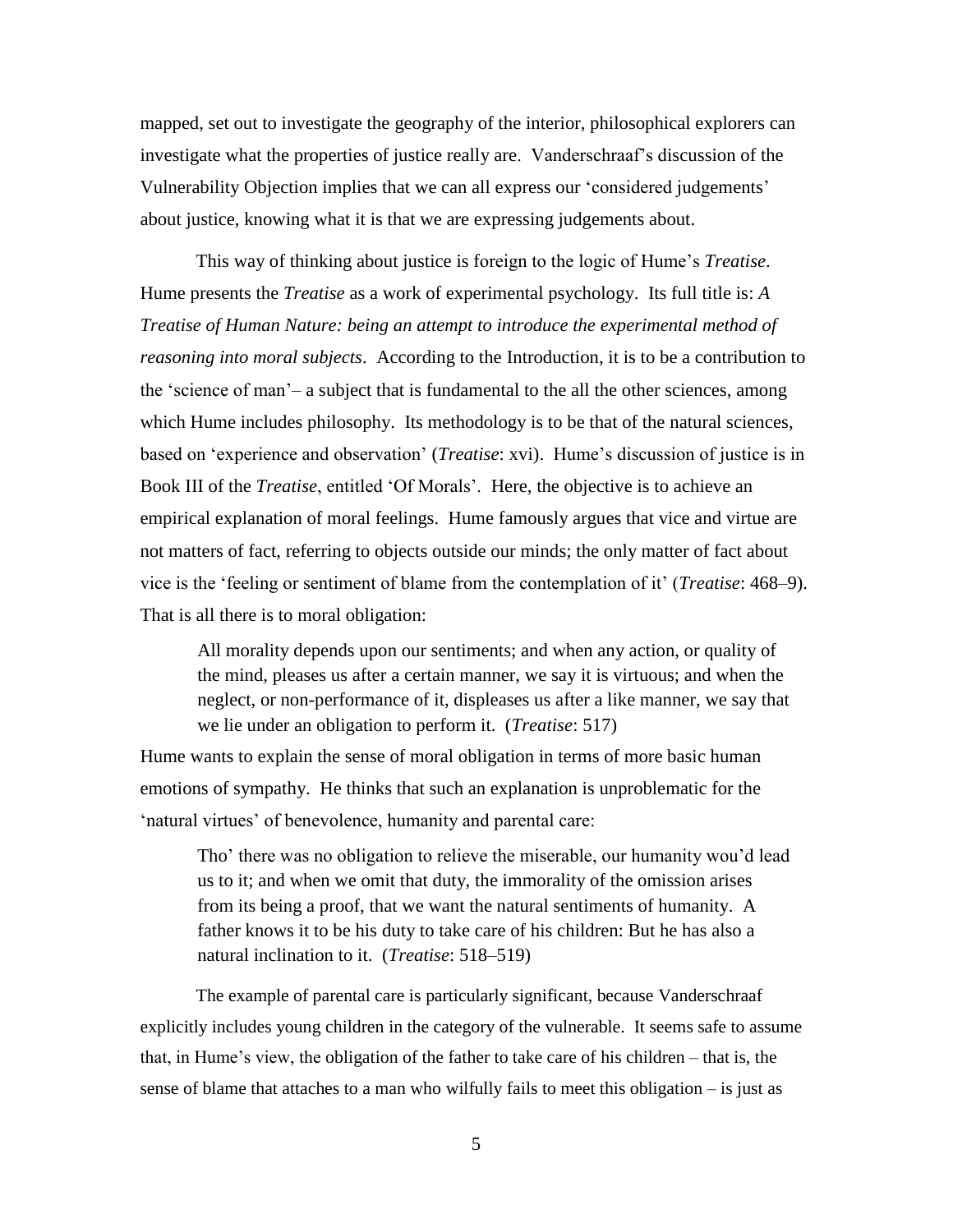strict as, say, the obligation in justice to repay a debt. Hume is serious too about the obligation to relieve destitution: 'A rich man lies under a moral obligation to communicate to those in necessity a share of his superfluities' (*Treatise*: 482). We should not assume that Hume is thinking of this merely as an imperfect duty of charity. In eighteenthcentury Britain, every parish was required by law to provide relief to destitute inhabitants, and to provide care for 'pauper children'; these activities were financed by local property taxes. Hume may have seen these practices as codifications of the obligation of the relatively well-off to contribute to the support of the desperately poor. Nevertheless, for Hume these are 'natural obligations', not obligations *of justice*. The difference is not a difference of moral force or of legal status. It is a difference between the causes of the feelings that constitute the moral obligations.

I maintain that the Platonic reading of the question 'What precisely is justice?' is out of place in a discussion of Hume's theory. If the Vulnerability Objection is rephrased as claiming that Hume's theory denies that the vulnerable are owed any moral obligations, one immediate answer is that there are obligations of humanity as well as of justice.

#### **3. Hume's two-stage theory: the origin of justice**

Hume has a special interest in obligations of justice because they present a challenge for his sentiment-based theory of morals. For Hume, 'justice' is simply the customary name for a particular subset of the set of general rules that are in fact recognized as morally obligatory in most societies. The rules of justice are those rules that secure three fundamental social practices: 'stability of possession', 'transference of property by consent', and 'performance of promises' (*Treatise*: 484–534). Significantly, Hume refers to these rules as '*what we now call* the rules of justice and equity' (*Treatise*: 505, emphasis added).

The challenge is that, although these rules are in fact perceived as moral obligations, it is implausible to assume that human beings have a natural inclination to conform to them. Actions that are *naturally* perceived as virtuous directly induce positive emotions, such as the pleasure of sympathy. In contrast, the actions that are

6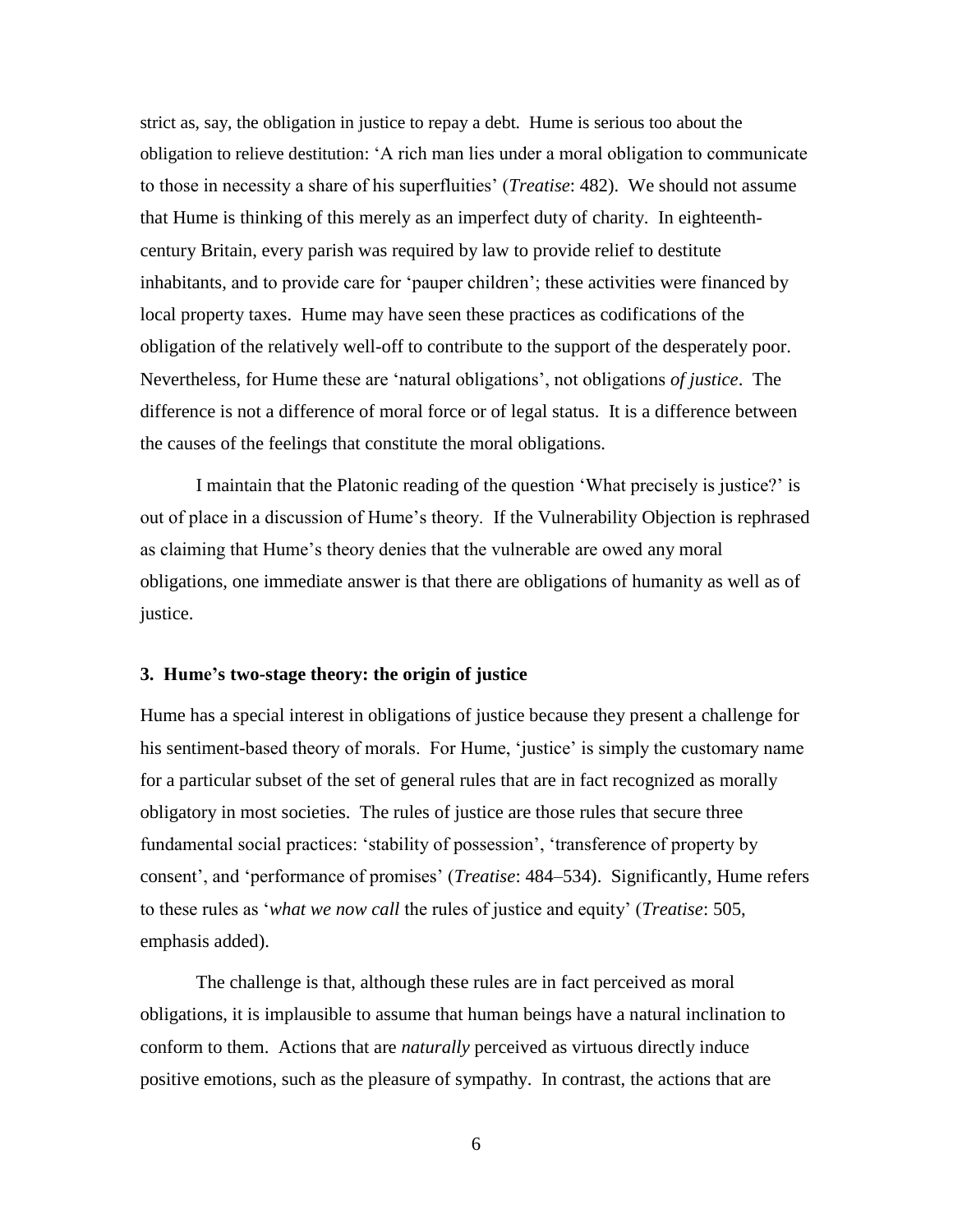required by a rule of justice are virtuous only indirectly: it is only by recognizing the value of the rule that we can recognize the value of individual instances of conformity to it (*Treatise*: 477–484). Thus, an explanation of the obligation of justice must be a twostage theory. It must first explain how there can be general conformity to the rules of justice, prior to those rules being perceived as morally obligatory. It must then explain why, as Hume puts it, 'we annex the idea of virtue to justice, and of vice to injustice' (*Treatise*: 498).

The first stage of Hume's theory works by way of his analysis of *convention*, which he presents in relation to the rule of stability of possession (*Treatise*: 484–501). The core features of this analysis can be reconstructed by using an idealized gametheoretic framework developed by David Lewis (*Convention*: 36–42). This framework is simpler than the one used by Vanderschraaf, but it is more transparent and is sufficient for my purposes.

Suppose that the members of some population recurrently engage with one another in some given type of interaction. (A single episode of interaction need not involve all members of the population, but every individual has some chance of interacting with every other.) This interaction (the *recurrent game*) is represented as a game in strategic form. Following Lewis, I treat payoffs as 'rough indications of strength of preference'. I make no distinction between preference and Hume's concept of 'interest', and do not make it a matter of definition that individuals always act according to their preferences. In Lewis's terminology, any list of strategies, one strategy for each player role in the recurrent game, is a (potential) *regularity* of behaviour in the population.

Now consider any regularity *R* such that the following three conditions are true and, in the sense defined by Lewis (1969:  $52-60$ ), common knowledge:  $3$ 

(C1) Everyone conforms to *R*;

 $\overline{a}$ 

(C2) Everyone expects everyone else to conform to *R*;

<sup>3</sup> Lewis's concept of 'common knowledge' is formulated in terms of what people *have reason to believe*, not what they actually believe or know. On this, see Cubitt and Sugden (2003).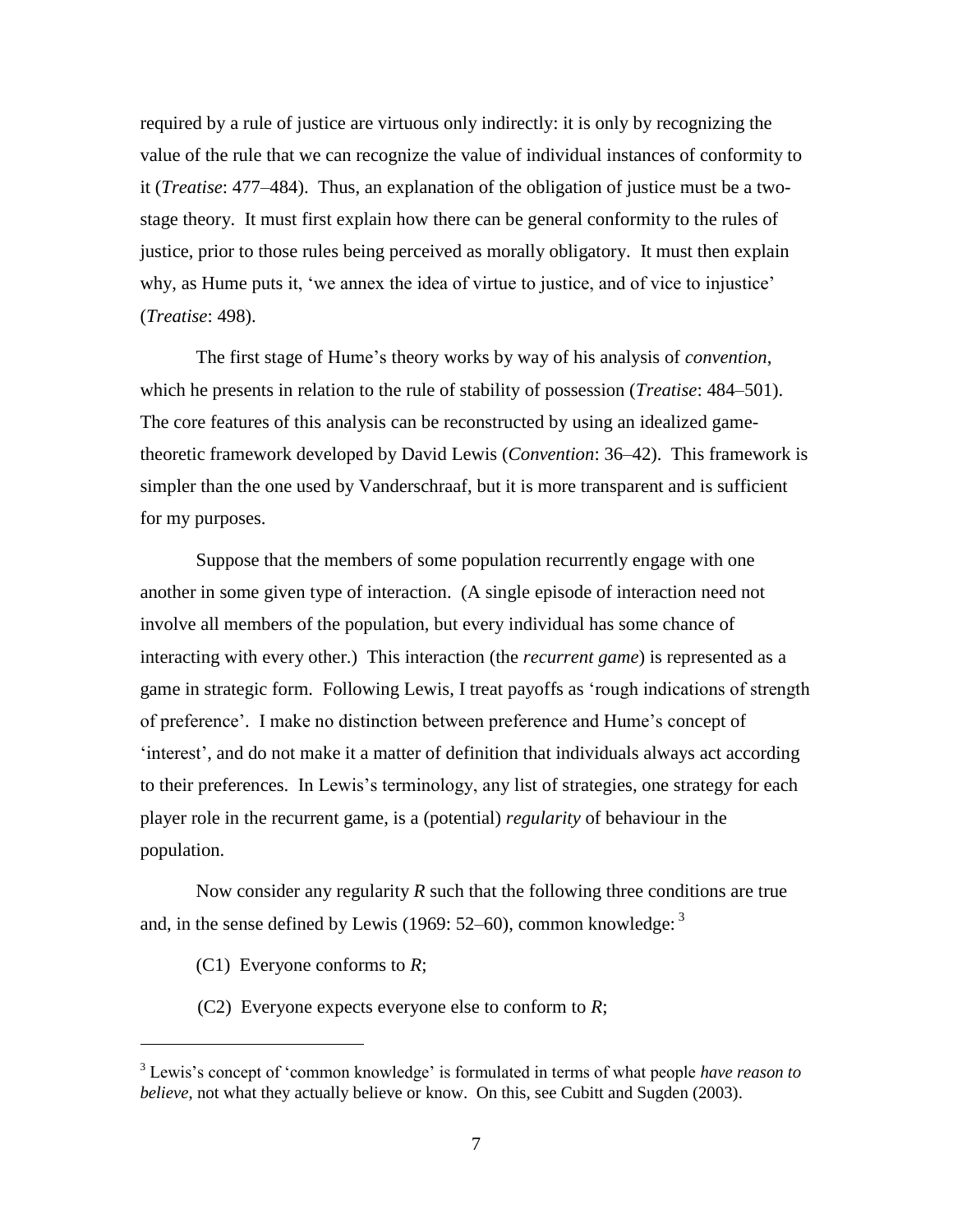(C3) Everyone prefers to conform to *R*, conditional on everyone else conforming.

Conditions C<sub>2</sub> and C<sub>3</sub> are equivalent to saying that *R* is a Nash equilibrium in the recurrent game. Translated into Lewis's framework, Hume's description of the rule of stability of possession clearly satisfies C1, C2 and C3.

However, Hume wants to say more than this. He is not using 'convention' merely as a technical term. In its linguistically proper sense, 'convention' implies agreement. Hume wants to say that the rules that he calls conventions are *like agreements*. The rule of stability of possession, as he has described it,

… may properly enough be call'd a convention or agreement betwixt us, tho' without the interposition of a promise; since the actions of each of us have a reference to those of the other, and are perform'd upon the supposition, that something is to be perform'd on the other part. (*Treatise*: 490)

The idea of agreement is important for Hume's suggestion that this rule can emerge spontaneously in a society in which self-interested individuals interact recurrently:

Nor is the rule concerning the stability of possession the less deriv'd from human conventions, that it arises gradually, and by a slow progression, and by our repeated experiences of the inconveniences of transgressing it. (*Treatise*: 490)

Hume does not explain this process, but one might imagine it originating in, and gradually expanding from, implicit agreements among small groups of self-interested individuals who find it mutually advantageous to respect one another's possessions.

The additional property that establishes *R* as a convention is a condition of mutual advantage. In the case of justice:

['T]is certain, that the whole plan or scheme is highly conducive, or indeed absolutely requisite, both to the support of society, and the well-being of every individual. ... And even every individual person must find himself a gainer, on ballancing the account; since, without justice, society must immediately dissolve...' (*Treatise*: 497).

The implication is that benefit is to be measured relative to the state of affairs that would exist if the relevant interaction were not governed by *any* rule. Let us call this the *no-rule*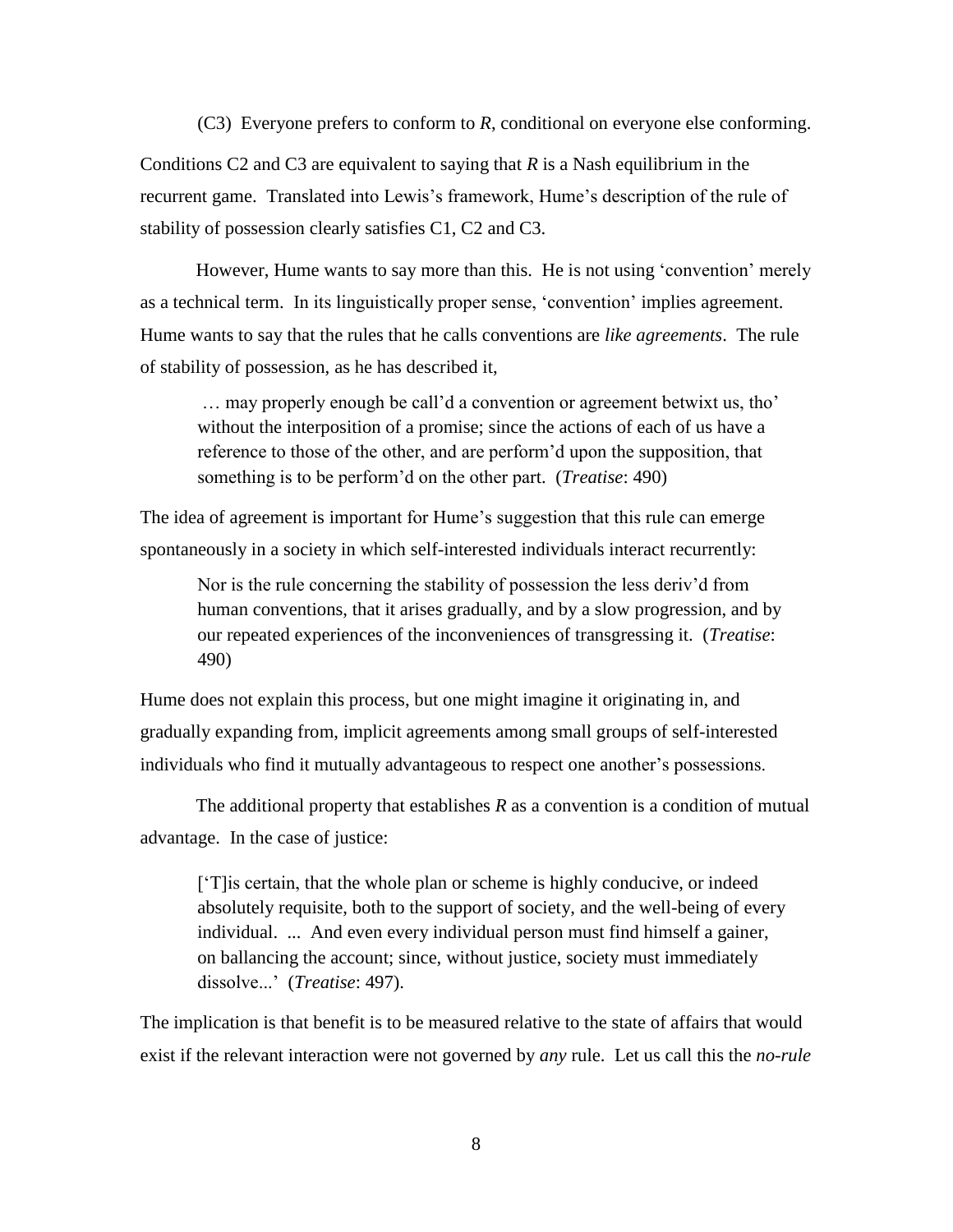*baseline*. If we bracket out the problem of specifying exactly what is meant by 'not being governed by any rule', we can state a fourth condition simply as:

(C4) The state in which everyone conforms to *R* is preferred by everyone to the no-rule baseline.

A *Humean convention* can be defined as a regularity *R* such that there is common knowledge that C1, C2, C3 and C4 hold.

Hume argues that each of the three rules of justice satisfies these conditions. In doing so, he claims to have fully explained 'the *natural* obligation to justice, *viz*. interest' (*Treatise*: 498). In other words, he has explained how a state of affairs in which the members of a society conform to the rules of justice could come into existence and persist over time. This explanation has not relied on any assumptions about morality; individuals have been assumed to act only on self-interest.

Stripped to its most basic features, and applied to a society of non-vulnerable people, Vanderschraaf's characterization of justice as convention is the conjunction of C1, C2, C3 and a particular version of C4. $4$  The distinctive feature of Vanderschraaf's C4 is its definition of the no-rule baseline. This definition is complicated and its rationale is not fully explained, but the intuitive idea is that the baseline is a state of 'free-for-all' interaction in which each individual tries to gain at the expense of the others, without *any* restraint – not even of prudence, caution or rationality (*SJ*: 112). Whether or not this is what Hume has in mind, Vanderschraaf's chararcterization of justice is broadly similar to Hume's analysis of the natural obligation to justice. But Vanderschraaf does not address the question that Hume's analysis is intended to answer: Why, as a matter of empirical psychology, is justice perceived as obligatory? That is the second stage of Hume's theory.

# **4. Hume's two-stage theory: annexing the idea of virtue to justice**

 $\overline{a}$ 

<sup>&</sup>lt;sup>4</sup> See *SJ*, pp. 273–280. Vanderschraaf states an additional condition which (roughly speaking) requires that each person exercises *some* restraint. Given the nature of the free-for-all baseline, this is not very demanding. In the final few pages of *SJ*, Vanderschraaf proposes a further condition to eliminate equilibria that are not 'genuinely just'. However, he offers little explanation of why, if justice *is* mutual advantage, this condition is one of genuine justice.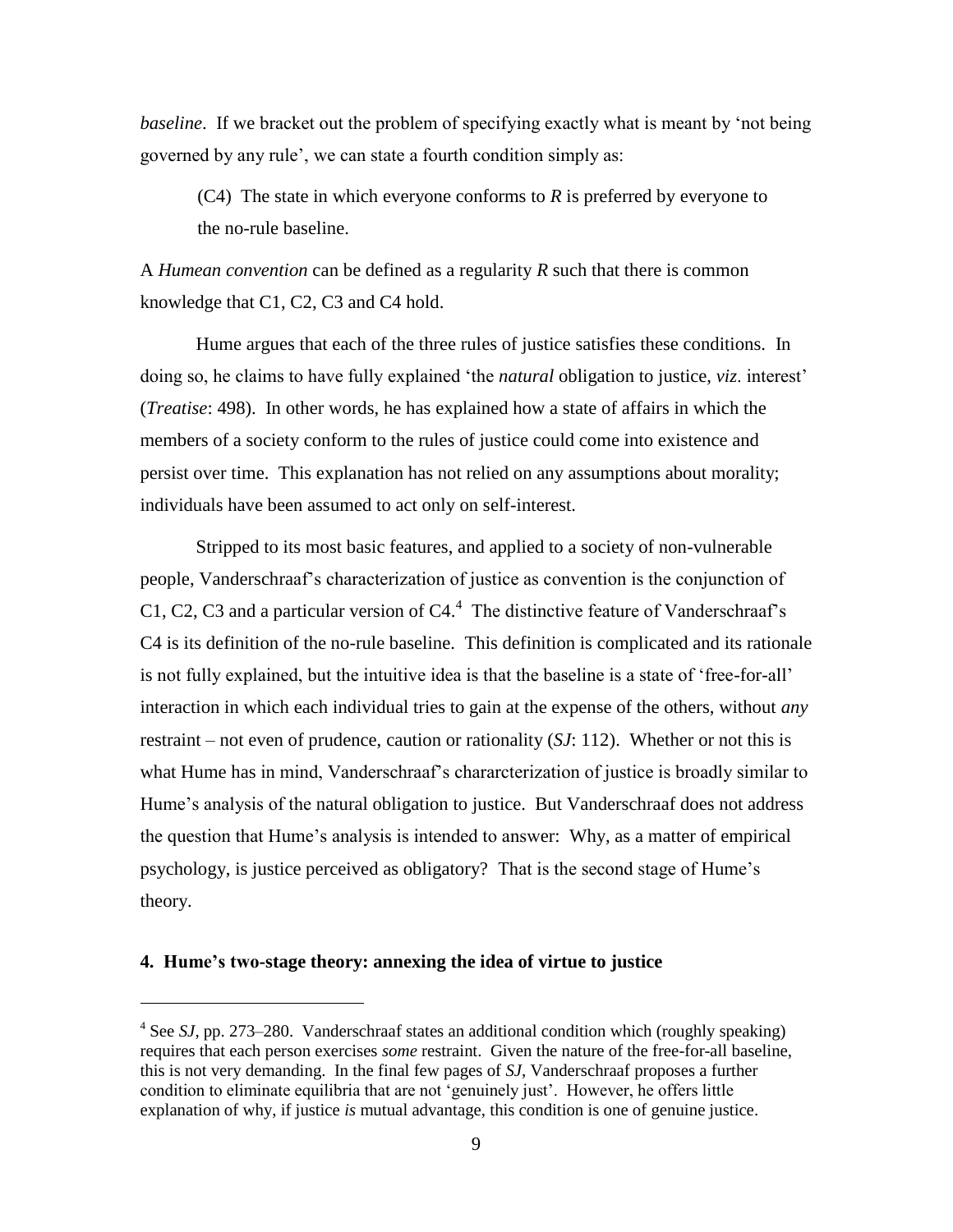At this point in his argument, Hume switches from an analysis of the *origin* of justice in small societies to an analysis of the *maintenance* of justice in larger ones. He continues to assume common knowledge that C1, C2, C3 and C4 hold (with 'preference' interpreted as interest, and perhaps with 'almost everyone' substituted for 'everyone'). However, he does not claim that conformity to the rules of justice can be sustained entirely by self-interest. That is true 'on the first formation of society', before society has 'become numerous, and has encreas'd to a tribe or nation'. But in a large society, each person's interest in the general practice of justice is more remote. In consequence, each individual is tempted to commit unilateral violations of the rules of justice. Perhaps surprisingly, Hume still claims that such violations are contrary to the individual's longterm interest, because of their tendency to undermine the general practice of justice.<sup>5</sup> But because people can be 'blinded by passion, or byass'd by [some] contrary temptation', C3 is not sufficient to motivate conformity to the rules of justice (*Treatise*: 498–501).

Nevertheless, by virtue of C4, unilateral violations of justice are still 'prejudicial to human society', and so evoke sentiments of disapproval from unbiased bystanders. These sentiments are induced by natural psychological mechanisms: a bystander who observes one person *i* in danger of being treated unjustly by another person *j* 'partakes of [*i*'s] uneasiness by *sympathy*'. In Hume's sentiment-based theory, this amounts to saying that everyone is under an obligation to conform to the rules of justice. Hume does not claim that this sense of obligation, when combined with interest, is sufficient to *motivate* conformity: he argues that large societies need governments to enforce the rules of justice (*Treatise*: 534–539). Nevertheless, the rules that governments are enforcing are moral obligations. Hume concludes: '*Thus self-interest is the original motive to the establishment of justice: but a* sympathy *with public interest is the source of the* moral approbation*, which attends that virtue*' (*Treatise*: 498–500).

 $\overline{a}$ 

 $<sup>5</sup>$  This is surprising, given that Hume recognizes the free-rider problem in his analysis of</sup> voluntary contributions to the public good of draining a meadow (*Treatise*: 538). Hume may have had second thoughts about his claim that, in large societies, unilateral violations of justice are always contrary to self-interest. In the *Enquiries*, he does not contradict the 'sensible knave' who thinks that an act of injustice 'will make a considerable addition to his fortune without causing any considerable breach in the social union and confederacy' (*Enquiries*: 282).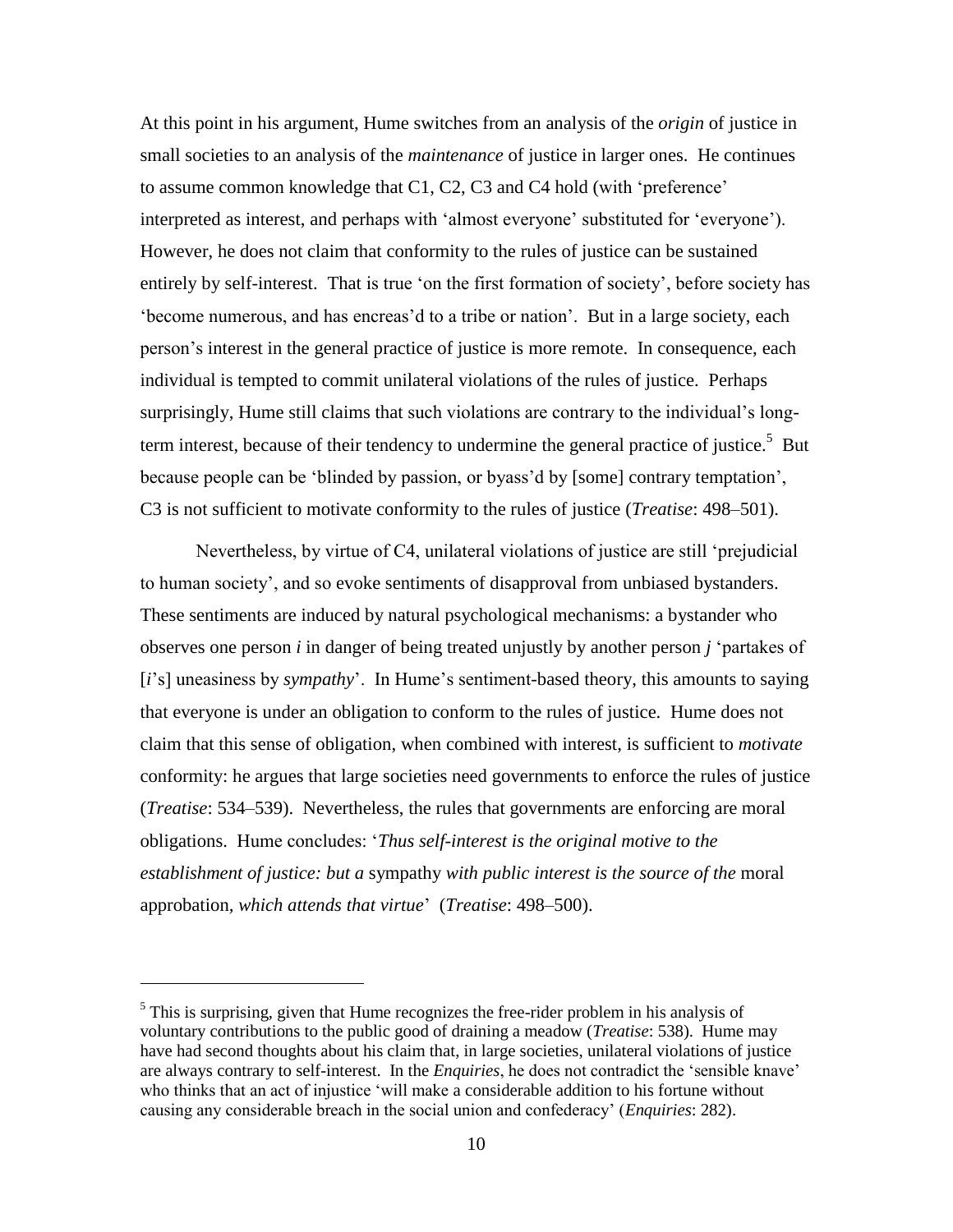### **5. Normative expectations**

 $\overline{a}$ 

Lewis's *Convention* (1969) was the first game-theoretic reconstruction of Hume's theory of justice. In *ERCW*, I build on Lewis's work, combining it with ideas from evolutionary game theory. Lewis offers an analysis of convention, and says that this 'turns out to be' the concept that Hume uses in his discussion of the origin of justice and property (*Convention*: 3–4). His definition of convention uses C1, C2 and C3, but replaces C4 with: $6\overline{6}$ 

(C5) Conditional on his own conformity to *R*, each individual prefers (i) the state in which every other individual conforms to *R* to (ii) any state in which exactly one other individual fails to conform to *R*.

A regularity that satisfies C1, C2, C3 and C5 is a *Lewisian convention*.

Hume's C4 is based on a comparison between universal conformity to *R* and *universal non-conformity*. In contrast, C5 compares universal conformity with *unilateral non-conformity*. For example, think of the British regularity 'Drive on the left-hand side of the road'. To say that this satisfies C4 is to say that everyone prefers that this rule exists, rather than that there is no rule to keep vehicles from collision courses. To say that the rule satisfies C5 is to say that every driver who keeps left prefers that no other individual driver fails to keeps left. C4 assesses the rule *from outside* – from a viewpoint that considers the possibility that it might not exist. C5 assesses the rule *from inside* – from a viewpoint that assumes its existence. Of these two conditions, C4 is more suitable for an explanation of how conventions originate as tacit agreements in small societies, but C5 is more suitable for an explanation of why, in large societies, conformity to ongoing conventions is perceived as morally obligatory.

Lewis uses C5 to argue that conventions are 'a species of norms: regularities to which we believe one ought to conform' (*Convention*: 97–100). In *ERCW* I defend a generalization of this argument: if any regularity *R* satisfies C1, C2 and C5, it creates a

<sup>6</sup> See Lewis's 'first, rough, definition' of convention (*Convention*: 42). Lewis imposes the additional condition that there is some (potential but not actual) regularity  $R'$ , distinct from  $R$ , that also satisfies C3 and C5. This condition expresses an aspect of the ordinary-language meaning of 'convention', but it plays no role in Lewis's analysis of normativity.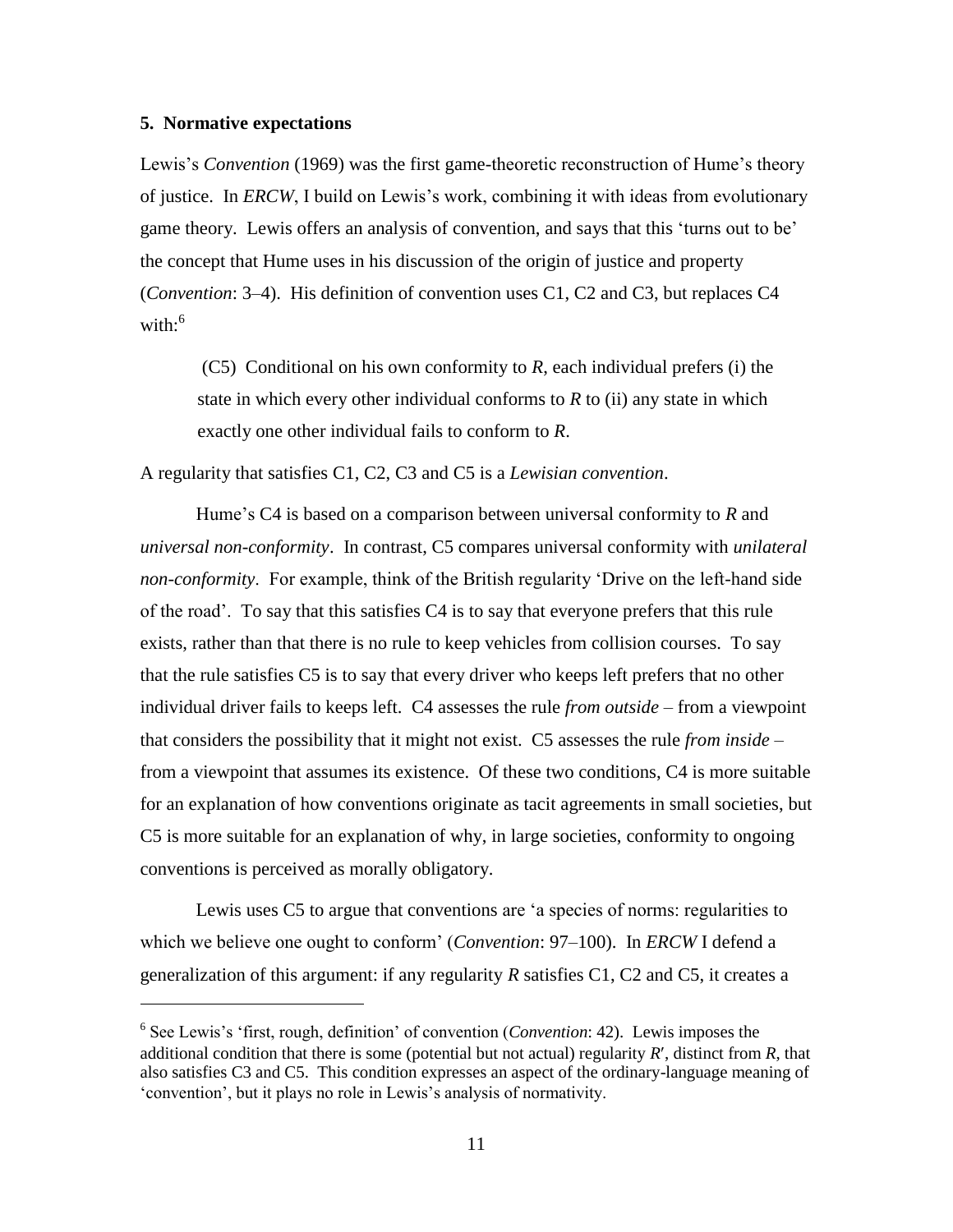*normative expectation* of conformity – the perception that conformity to *R* is a moral obligation. The underlying psychology is the natural feeling of resentment that is cued when one person's empirically well-grounded expectation about another person's behaviour is frustrated by the latter's deliberate and harmful action, combined with the sympathy that *R*-following bystanders feel for that resentment (Sugden, 1998; *ERCW*:  $149-165, 214-218$ <sup>7</sup>

### **6. The Mutual Aid Game**

 $\overline{a}$ 

In *ERCW* I describe and analyse a Mutual Aid Game whose structure generalizes Hume's famous example of the two farmers who need each other's help in bringing in their harvests (*Treatise*: 520–521). My game is presented as a model of a practice followed in some working-class communities in Britain before the development of the Welfare State. If one member of a group of co-workers was unable to work because of sickness or injury, he was supported by money raised from the rest of the group in a voluntary collection. In my model, there is a group of workers who interact in each of a potentially infinite series of periods, but with some constant probability that the game will end after each period. In each period, one randomly selected worker is sick, and each other worker chooses whether or not to contribute to a collection. The utility cost of each contribution is significantly less than the utility benefit it gives to the recipient. Consider the following regularity *R*. At the start of the game, each group member is deemed to be in 'good standing'. In each period, if and only if the sick worker is in good standing, all other workers contribute. A worker loses his good standing if he fails to contribute in any period in which *R* requires this, but regains it after any period in which he has made a required contribution. If the probability that the game ends is not too high, *R* is a Lewisian convention (*ERCW*: 127–132). (On a natural interpretation of the no-rule baseline as the absence of the practice, *R* satisfies C4, and so is a Humean convention too.) Thus, if everyone can in fact be expected to conform to *R*, conformity is also a normative expectation. In Humean terms, it is a moral obligation.

<sup>7</sup> The analysis of resentment in *ERCW* draws on Adam Smith's (1759/ 1976) analysis of fellowfeeling. The idea that people are motivated to confirm other people's expectations appears in some later theories of 'social preferences' (e.g. Pelligra, 2005; Battigalli and Dufwenberg, 2007).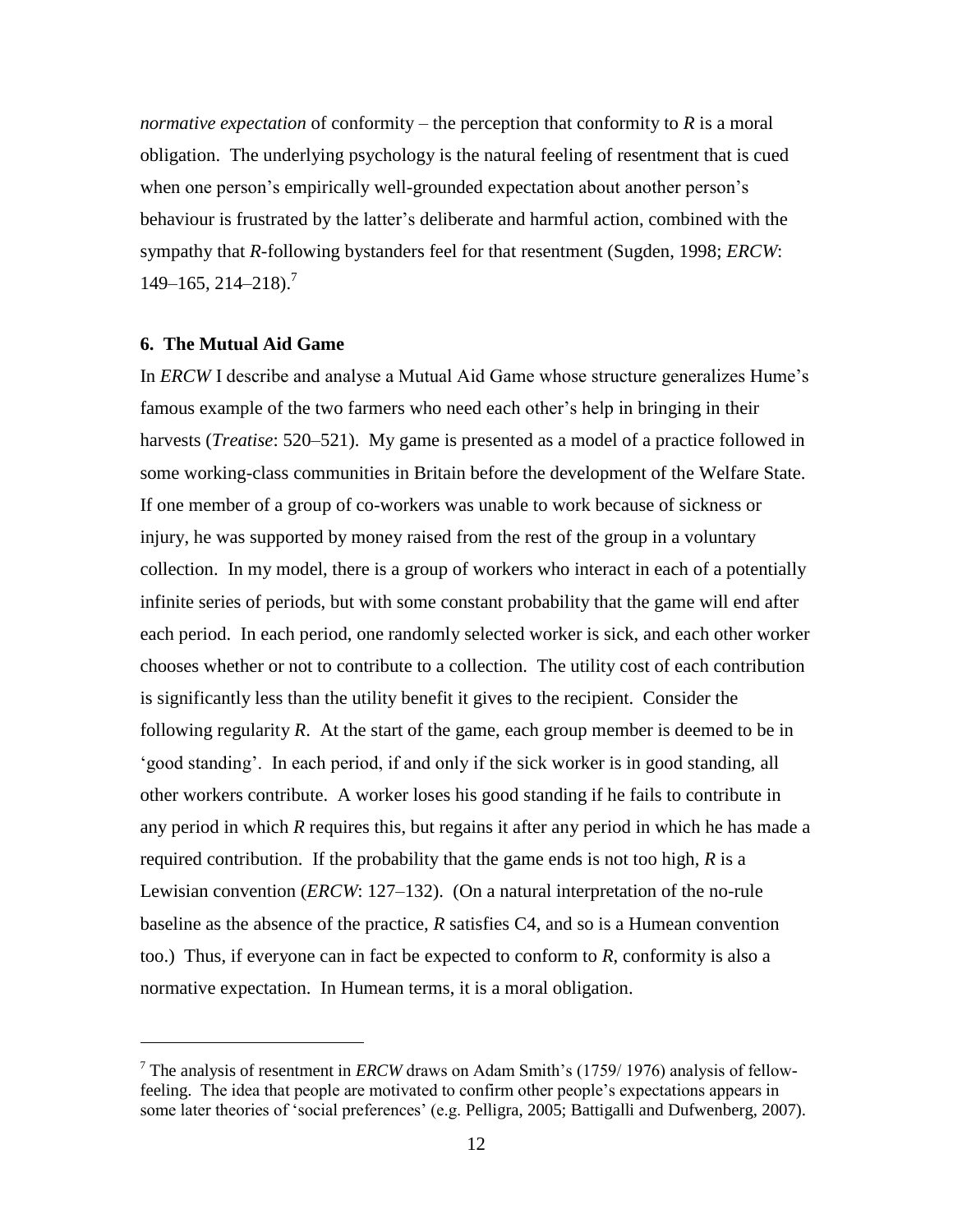The essential idea of Vanderschraaf's 'Provider-Recipient Game' can be represented by revising the Mutual Aid Game so that a small proportion of group members are *vulnerable*: they have the same liability to sickness as the others, but are permanently unable to make contributions (*SJ*: 287–292). Consider the regularity *R* that differs from *R* in only one respect: vulnerable individuals are always deemed to have good standing. If the proportion of vulnerable individuals is not too large, *R* is a Lewisian (and Humean) convention. Thus, if everyone can be expected to conform to *R'*, conformity to  $R'$  – and thereby, giving aid to the vulnerable – is a moral obligation in Hume's sense.

Vanderschraaf interprets this result as showing that obligations to the vulnerable can be *part of* (and not merely *coexist with*) a system of justice as mutual advantage. I am not persuaded. It seems self-evident to me that, in the revised Mutual Aid Game, the relationship between the vulnerable and the non-vulnerable is *not* mutually advantageous. One way of seeing why not is to suppose that practices of mutual aid originate in, and expand out from, tacit agreements between pairs of self-interested individuals (such as Hume's two farmers). It is clear that there would be no such agreement between a person who was capable of giving aid and one who was not.

Nevertheless, it is easy to imagine how, once a practice of mutual aid between non-vulnerable individuals has become established – or perhaps even once the possibility of such a practice has been recognized – natural psychological processes could lead to the inclusion of the vulnerable. One possibility is suggested by Hume's idea (offered as an explanation of why people tend to disapprove of their own breaches of obligations) that '[t]he *general rule* reaches beyond those instances, from which it arose' (*Treatise*: 499). In the case of mutual aid, it is a small mental step to reinterpret the rule 'Everyone who is not sick should contribute' as 'Everyone who is not sick should contribute *if they can*'. Perhaps unintentionally, Vanderschraaf suggests a different possibility when he says that it is a widely accepted considered judgement that 'the vulnerable are not to be denied *the benefits of* justice merely because they are vulnerable' (*SJ*: 281, emphasis added). Notice that this formulation (unlike some others that Vanderschraaf uses) does not assert that the vulnerable are entitled to those benefits *as a matter of justice.* It might more naturally be

13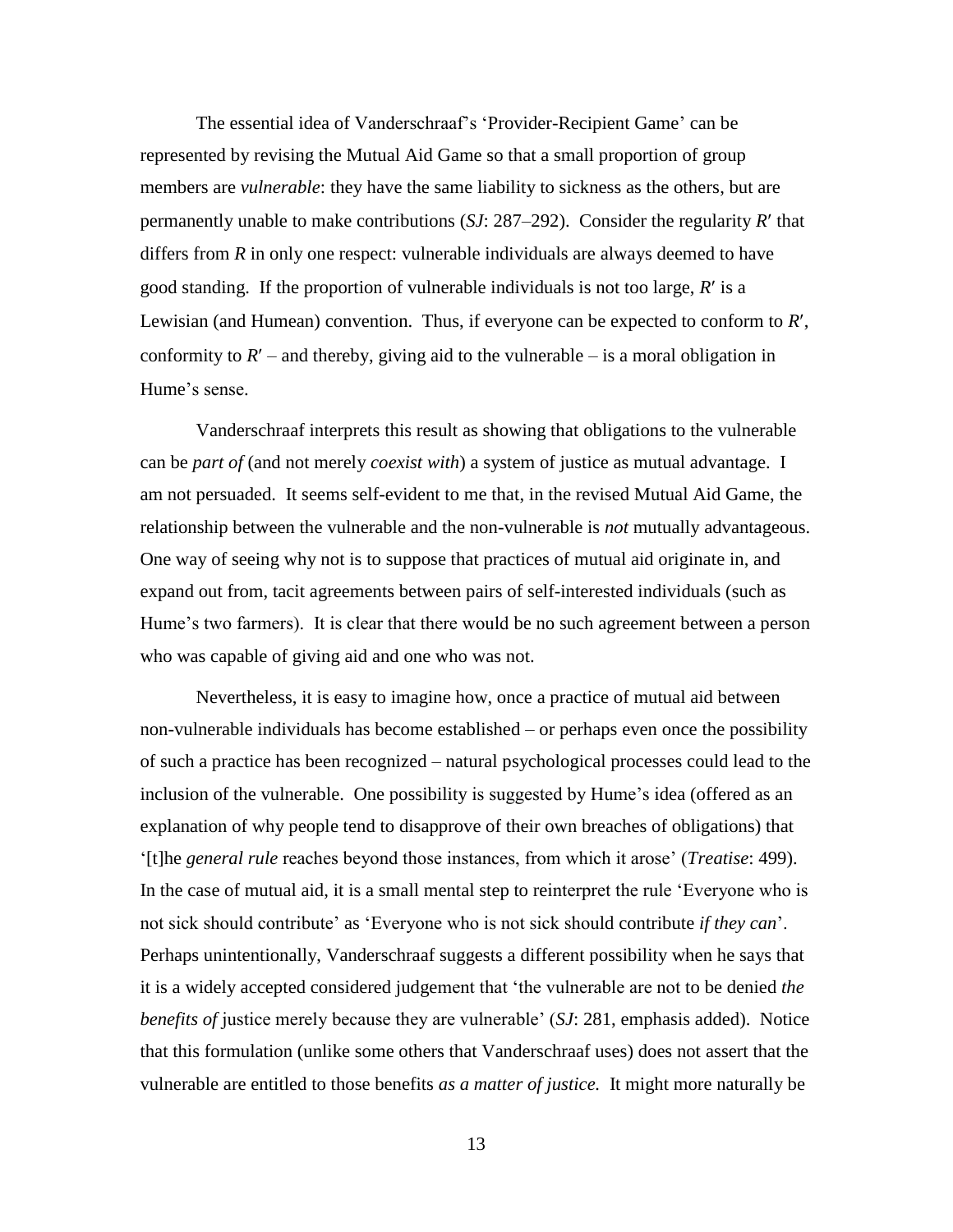interpreted as asserting an obligation of humanity. Non-vulnerable individuals have set up a scheme that provides each of them with a vitally important form of insurance. It would be inhumane for them to deny the benefits of this scheme to those of their fellows who, through no fault of their own, are unable to meet its entry requirements.

By adopting the revised good-standing rule, everyone meets an obligation of humanity. Once that rule is in place, it is in everyone's self-interest to conform to it, and everyone's conformity induces in everyone a sense that conformity is morally obligatory. What more need one ask? It seems that Vanderschraaf wants to be assured that the rule is a rule of justice. As a disciple of Hume, I am not sure what that assurance would mean, nor why it would matter.

### **References**

- Battigalli, Pierpaolo and Martin Dufwenberg (2007). Guilt in games. *American Economic Review: Papers and Proceedings* 97: 171–176
- Cubitt, Robin and Robert Sugden (2003). Common knowledge, salience and convention: a reconstruction of David Lewis's game theory. *Economics and Philosophy* 19: 175–210.

Gauthier, David (1986). *Morals by Agreement*. Oxford: Oxford University Press.

- Hume, David (1739-40/ 1978). *A Treatise of Human Nature*. Oxford: Oxford University Press.
- Hume, David (1748-51/ 1975). *Enquiries concerning Human Understanding and concerning the Principles of Morals*. Oxford: Oxford University Press.
- Lewis, David (1969). *Convention: A Philosophical Study*. Cambridge, MA: Harvard University Press.
- Pelligra, Vittorio (2005). Under trusting eyes: the responsive nature of trust. In Benedetto Gui and Robert Sugden (eds), *Economics and Social Interaction*. Cambridge: Cambridge University Press, pp. 195–124.

Rawls, John (1993). *Political Liberalism*. New York: Columbia University Press.